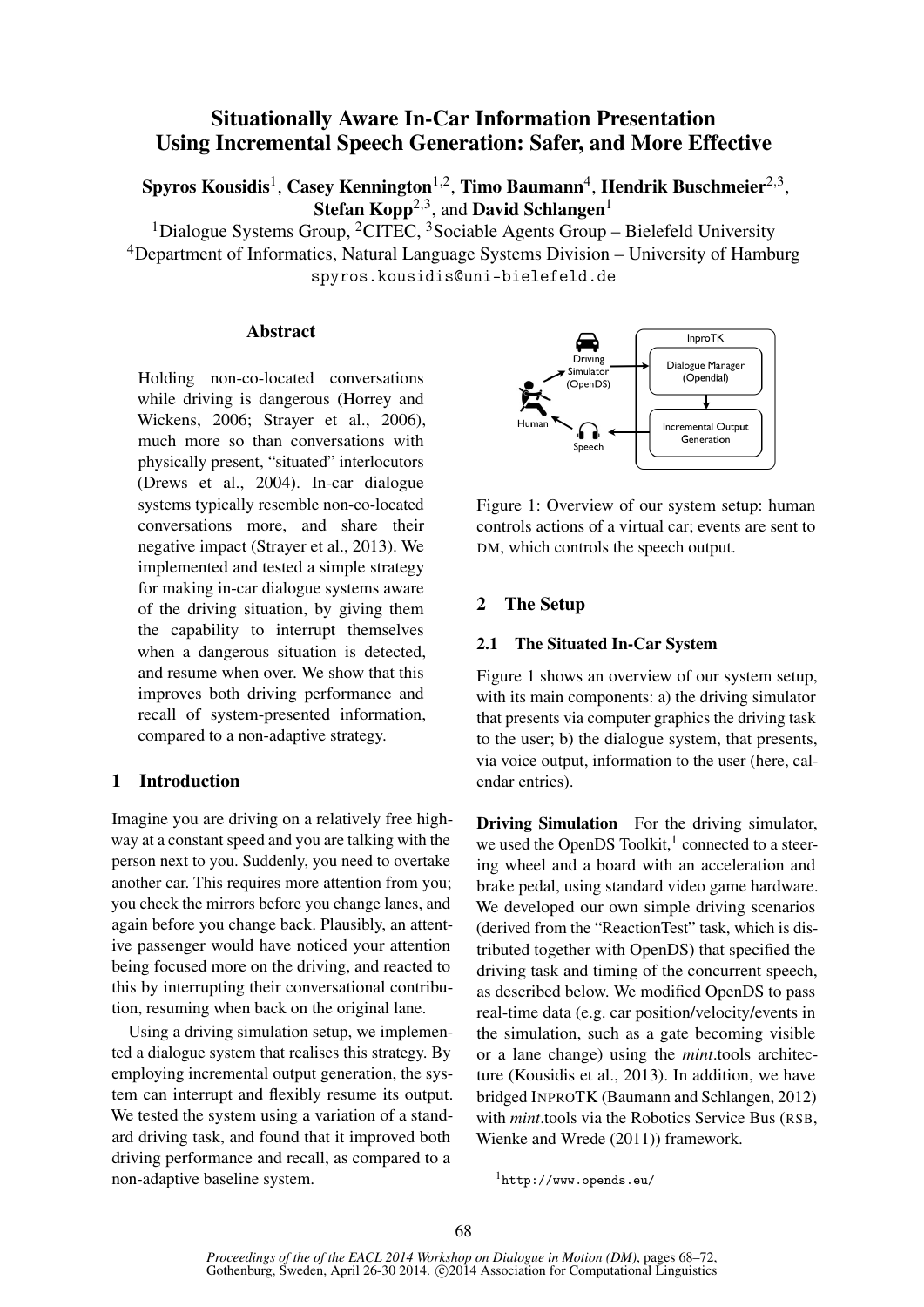

Figure 2: Driver's view during experiment. The green signal on the signal-bridge indicates the target lane.

Dialogue System Using INPROTK, we implemented a simple dialogue system. The notion of "dialogue" is used with some liberty here: the user did not interact directly with the system but rather indirectly (and non-intentionally) via driving actions. Nevertheless, we used the same modularisation as in more typical dialogue systems by using a dialoge management (DM) component that controls the system actions based on the user actions. We integrated OpenDial (Lison, 2012) as the DM into INPROTK, $^2$  though we only used it to make simple, deterministic decisions (there was no learned dialogue policy) based on the state of the simulator (see below). We used the incremental output generation capabilities of INPROTK, as described in (Buschmeier et al., 2012).

## 3 Experiment

We evaluated the adaptation strategy in a driving simulation setup, where subjects performed a 30 minute, simulated drive along a straight, five-lane road, during which they were occasionally faced with two types of additional tasks: a lane-change task and a memory task, which aim to measure the driving performance and the driver's ability to pay attention to speech while driving, respectively. The two tasks occured in isolation or simultaneoulsy.

The Lane-Change Task The driving task we used is a variant of the well-known lane-change task (LCT), which is standardised in (ISO, 2010): It requires the driver to react to a green light positioned on a signal gate above the road (see Figure 2). The driver (otherwise instructed to remain in the middle lane) must move to the lane indicated by

Table 1: Experiment conditions.

| Lane Change | Presentation mode | Abbreviation         |
|-------------|-------------------|----------------------|
| Yes         | <b>CONTROL</b>    | CONTROL LANE         |
| Yes         | <b>ADAPTIVE</b>   | <b>ADAPTIVE LANE</b> |
| Yes         | NO TALK           | NO TALK LANE         |
| No          | <b>CONTROL</b>    | CONTROL EMPTY        |

the green light, remain there until a tone is sounded, and then return again to the middle lane. OpenDS gives a *success* or *fail* result to this task depending on whether the target lane was reached within 10 seconds (if at all) and the car was in the middle lane when the signal became visible. We also added a speed constraint: the car maintained 40 km/h when the pedal was not pressed, with a top speed of 70 km/h when fully pressed. During a Lane-change, the driver was to maintain a speed of 60 km/h, thus adding to the cognitive load.

The Memory Task We tested the attention of the drivers to the generated speech using a simple true-false memory task. The DM generated utterances such as *"am Samstag den siebzehnten Mai 12 Uhr 15 bis 14 Uhr 15 hast du 'gemeinsam Essen im Westend mit Martin' "* (on Saturday the 17th of May from 12:15–14:15 you are meeting Martin for Lunch). Each utterance had 5 information tokens: day, time, activity, location and partner, spoken by a female voice. After utterance completion, and while no driving distraction occurred, a confirmation question was asked by a male voice, e.g. *"Richtig oder Falsch? – Freitag"* (Right or wrong? – Friday). The subject was then required to answer true or false by pressing one of two respective buttons on the steering wheel. The token of the confirmation question was chosen randomly, although tokens near the beginning of the utterance (day and time) were given a higher probability of occurrence. The starting time of the utterance relative to the gate was varied randomly between 3 and 6 seconds before visibility. Figure 3 gives a schematic overview of the task and describes the strategy we implemented for interrupting and resuming speech, triggered by the driving situation.

#### 3.1 Conditions

Table 1 shows the 4 experiment conditions, denoting if a lane change was signalled, and what presentation strategy was used. Each condition appeared exactly 11 times in the scenario, for a total of 44 *episodes*. The order of episodes was randomly

<sup>2</sup>OpenDial can be found at http://opendial. googlecode.com/.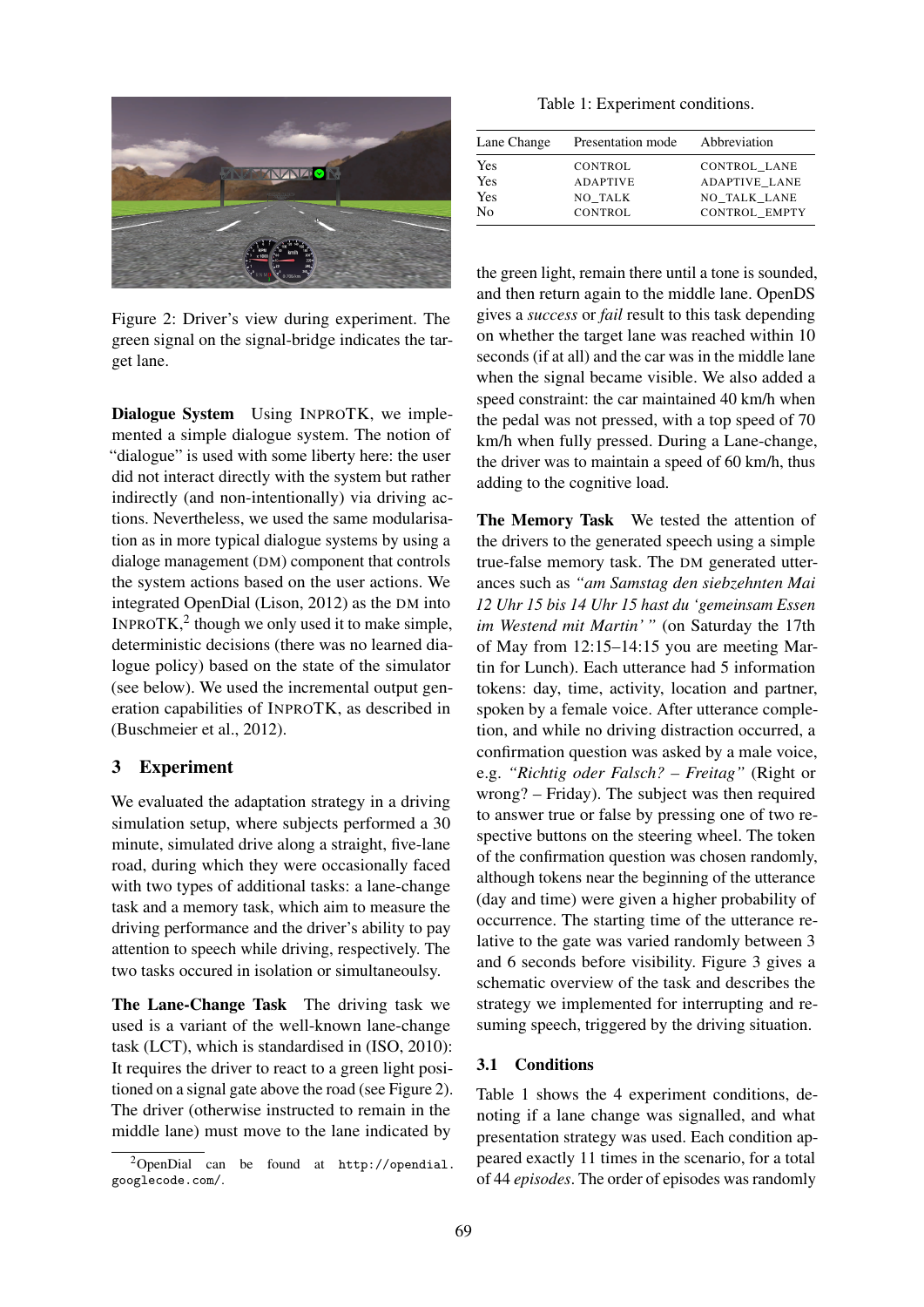

Figure 3: Top view of driving task: as the car moves to the right over time, speech begins at *t*1, the gate with the lane-change indicator becomes visible at  $t_2$ , where in the adaptive version speech pauses. Successful lane change is detected at suc; successful change back to the middle lane is detected at lane, and resumes. (If no change back is detected, the interruption times out at  $t_3$ ). All red-dotted lines denote events sent from OpenDS to the Dialogue Manager.

generated for each subject. With this design, subjects perceive conditions to be entirely random.

## 3.2 Dependent Variables

The dependent variables for the Memory task are (a) whether the subject's answer was *correct* (true/false), and (b) the *response delay*, which is the time from the end of the clarification question to the time the true or false button was pressed. For the driving task, the dependent variables are the OpenDS performance measurements *success/failure* (as defined above) and *reaction time* (time to reach the target lane).

## 3.3 Procedure

After signing a consent form, subjects were led into the experiment room, where seat position and audio level were adjusted, and were given written instructions. Next, the OpenDS scenario was initiated. The scenario started with 10 successive lane-change signal gates without speech, for driving training. An experimenter provided feedback during training while the subjects familiarized themselves with the driving task. Following the training gates came a clearly-marked "START" gate, signifying the beginning of the experiment to the subjects (at this point, the experimenter left). There was a "FINISH" gate at the end of the scenario. The whole stretch of road was 23 km and took approximately 30 minutes to complete. After the driving task, the subjects were given a questionnaire, which asked them to identify the information presentation strategies and assign a preference.

Table 2: Subjects' judgement of task difficulty.

Table 3: Subjects' system preference.

| Diff.      | Freq. |         | Preference                        | Freq. |
|------------|-------|---------|-----------------------------------|-------|
| $4$ (easy) |       | Neither | <b>ADAPTIVE</b><br><b>CONTROL</b> |       |
| $1$ (hard) |       |         |                                   |       |

# 4 Results

In total, 17 subjects (8 male, 9 female, aged 19- 36) participated in the study. All of the subjects were native German speakers affiliated with AN-ONYMIZED University. As reported in the post-test questionnaire, all held a driving license, two had previous experience with driving simulators and only one had previous experience with spoken dialogue systems. Table 2 shows the subjects' assessment of difficulty, while Table 3 shows their preference between the different strategies. Most subjects found the task relatively easy and either prefer the speech *not* to adapt or have no preference.

Memory task The overall percentages of correct answers to the system's recall questions (across all subjects) are shown in Table 4. We see that the subjects' performance in this task is considerably better when the system adapts to the driving situation (ADAPTIVE\_LANE condition) rather than speaking through the lane change (CONTROL\_LANE condition). In fact, the performance in the ADAPT-IVE\_LANE condition is closer to the control upper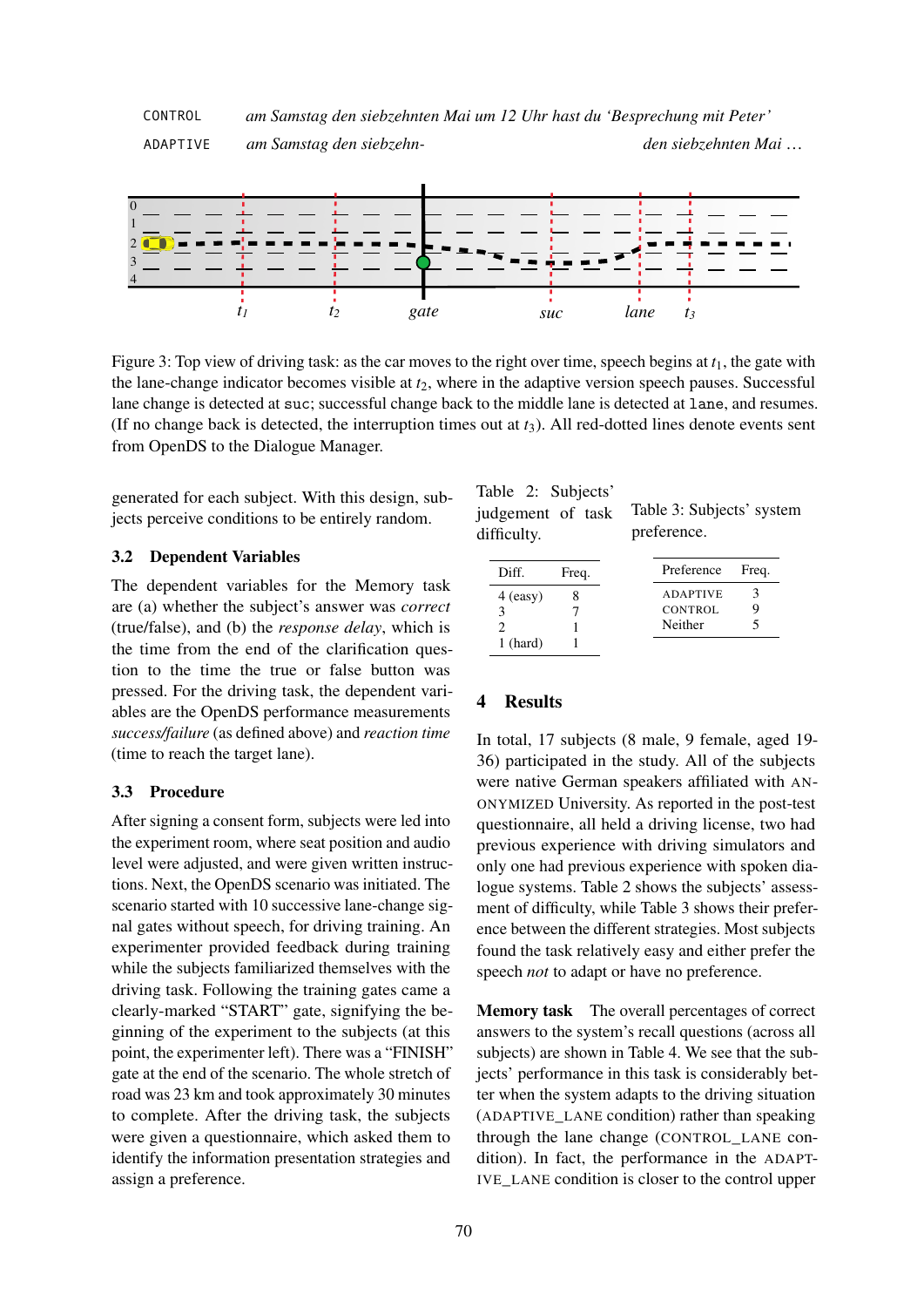Table 4: Performance in memory task per condition.

| Condition            | Percentage      |
|----------------------|-----------------|
| <b>CONTROL EMPTY</b> | 169/180 (93.9%) |
| <b>ADAPTIVE LANE</b> | 156/172 (90.7%) |
| CONTROL LANE         | 150/178 (84.3%) |

Table 5: Success in driving task per condition (as reported by OpenDS).

| Condition            | <b>Success</b>  |
|----------------------|-----------------|
| NOTALK LANE          | 175/185 (94.6%) |
| <b>ADAPTIVE LANE</b> | 165/174 (94.8%) |
| CONTROL LANE         | 165/180 (91.7%) |

bound (CONTROL\_EMPTY condition). We tested significance of the results using a generalized linear mixed model with CONDITION and SUBJECT as factors, which yields a *p*-value of 0.027 when compared against a null model in which only SUB-JECT is a factor. No significant effects of betweensubjects factors *gender*, *difficulty* or *preference* were found. In addition, the within-subject variable *time* did not have any significant effect (subjects do not improve in the memory task with time).

The average response delay (from the end of the recall question to the button press) per condition across all subjects is shown in Figure 4. Subjects reply slower to the recall questions in the CONTROL\_LANE condition, while their performance in the ADAPTIVE\_LANE condition is indistinguishable from the CONTROL\_EMPTY condition (in which there is no distraction). Additionally, there is a general decreasing trend of response delay with time, which means that users get acquainted with the task (type of information, format of question) over time. Both factors (condition and time) are significant (repeated measures AN-OVA, 2x2 factorial design,  $F_{condition} = 3.858, p =$ 0.0359,  $F_{time} = 4.672$ ,  $p = 0.00662$ ). No significant effects were found for any of the between-subject factors (gender, difficulty, preference).

**Driving task** The success rate in the lane-change task per condition is shown in Table 5. Here too we find that the performance is lower in the CON-TROL\_LANE condition, while ADAPTIVE\_LANE does not seem to affect driving performance, when compared to the NOTALK\_LANE condition. The effect is significant ( $p = 0.01231$ ) using the same GLMM approach and factors as above.



Figure 4: User answer response delay under three conditions.

## 5 Discussion, Conclusions, Future Work

We have developed and tested a driving simulation scenario where information is presented by a spoken dialogue system. Our system has the unique ability (compared to today's commercial systems) to adapt its speech to the driving situation: it interrupts itself when a dangerous situation occurs and later resumes with an appropriate continuation. Using this strategy, information presentation had no impact on driving, and dangerous situations no impact on information recall. In contrast, a system that blindly spoke while the driver was distracted by the lane-change task resulted in worse performance in both tasks: subjects made more errors in the memory task and also failed more of the lanechange tasks, which could prove dangerous in a real situation.

Interestingly, very few of the subjects preferred the adaptive version of the system in the post-task questionnaire. Among the reasons that they gave for this was their inability to control the interruptions/resumptions of the system. We plan to address the issue of control by allowing future versions of our system to accept user signals, such as speech or head gestures; it will be interesting to see whether this will impact driving performance or not. Further, more sophisticated presentation strategies (e.g., controlling the complexity of the generated language in accordance to the driving situation) can be tested in this framework.

Acknowledgments This research was partly supported by the Deutsche Forschungsgemeinschaft (DFG) in the CRC 673 "Alignment in Communic